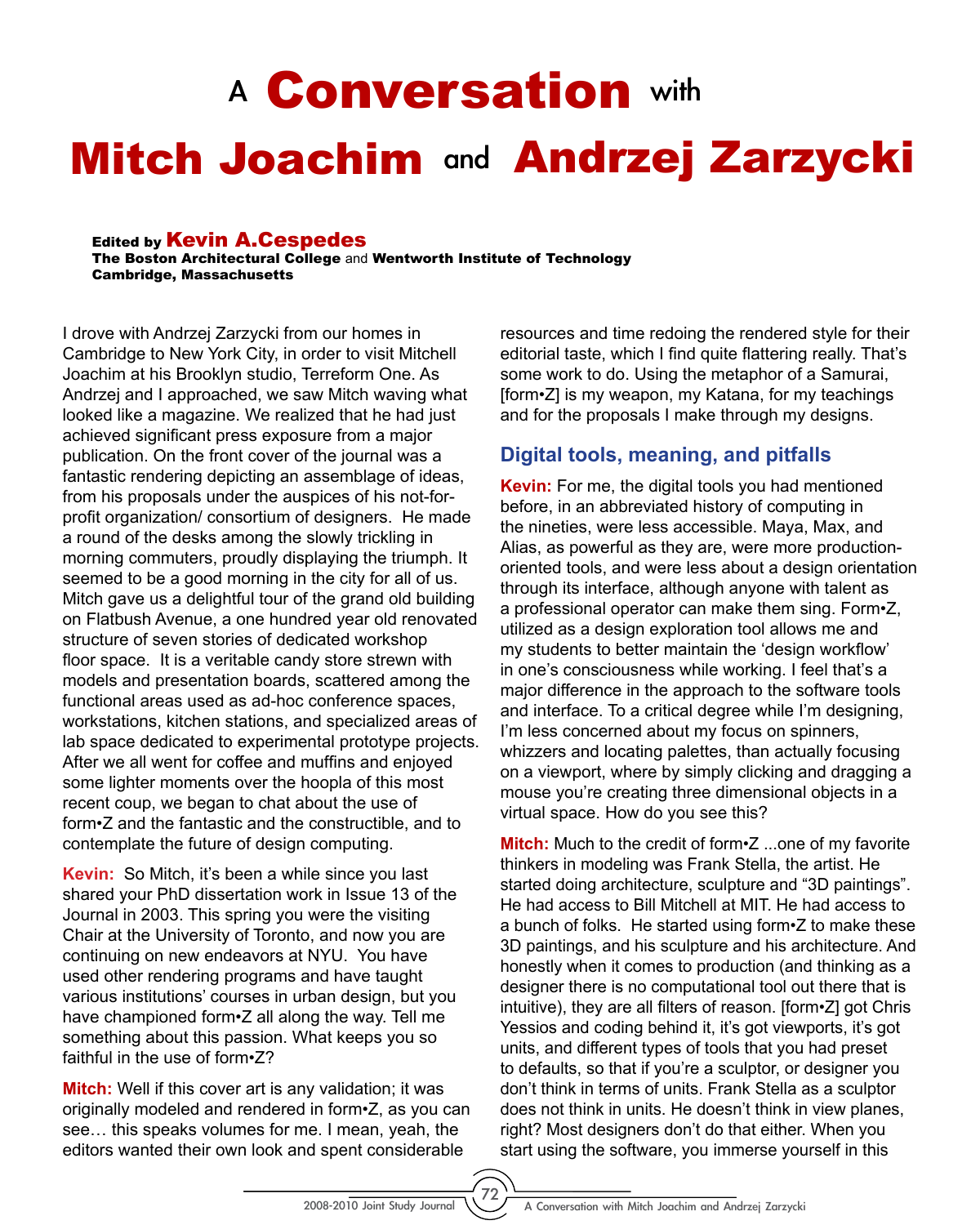language, and therefore you begin setting up many walls of constraints. A lot of things that you want to design, you don't because the tool doesn't let you, or you don't have the knowledge to do it, or you do the design because you just discovered a new tool and that became your design. So the [digital] craft has been a recursive loop back and forth. I definitely think every computational tool will always limit you.

**Andrzej:** You mentioned that Frank Stella would not think through a viewport, with specific units, or in terms of a particular command such as the loft or sweep. However, this does not make it any more or less relevant and successful as a method. For me, there are a number of interesting computational concepts within form•Z and other similar software tools that allow for broader and alternative design thinking— thinking that may, indeed, be tied to a viewport or to mathematically driven commands, but at the same time, it offers an alternative creative path. For example, when you look at a cube, you can consider it as a single polyhedron, twelve one-dimensional segments (edges), six planes, or eight vertices. It is a single primitive that could have multiple readings based on various topological levels one would consider. Applying exactly the same command or transformation to any of these levels would result in a different design outcome. You could say that the meaning of what you are doing is highly contextualized and dependent on its topological scale. This is something traditional artists or designers would not necessarily consider. They would see separate and independent objects where we would see a geometrically defined continuum. It is inspiring in an abstract way. I wonder what other ways could also come into play if we were to introduce different ways of codifying geometries?

Since we are used to working with wood, clay, or other physically based materials, we are not thinking in terms of purely mathematical means and methods. However, I am not sure that either of those ways, traditional or digital, is the best possible approach. We use mathematical or topological definitions because they are the easiest ways to define 3D data within computational environments. Similarly, traditional methods are often a marriage of convenience, or residual values of past thinking and practices. For example, the ordering of stones in an ancient Greek temple, as we know it today, emerged out of earlier wooden structures. The stone-dressing techniques were born out of the way wood was handled and assembled. In this transformation, the logic of a wooden structure was not replaced by that of stone structures, as one would expect. On the contrary, the appearance of an old material was extended to, or

forced on, a new technology. For me this seems like a lost design opportunity. And I would not want this to happen on our watch with digital technology. I often wonder to what extent past ways of doing and thinking still reside in what we do today. This seems like an obvious statement, but it is really hard to separate intentional from residual.

**Kevin:** I agree with you in concept that there is a new paradigm. I don't see it necessarily as posing a limit, but I understand that wisdom in how you use basically any tool is critical. It's a difficult thing when one can be so easily seduced by 3D software tools in the beginning for their immediate feedback and ease of use. You would indeed be a novice, at first. I think with digital tools one has to be more deliberate about how it is deployed, and about the discipline as a 'craft', as you characterized it. That's good. You do the project that is the technique. Whichever digital tool, whatever that original thought was in your mind, it indeed gets translated. The expression is through that tool-- but by degrees through its mutability by other processes. One analogy would be in sculpture. When you sculpt using clay as the medium, you shape the clay with your hands. When you have stone as a medium, you use a chisel and a hammer to make the same gestures in the same subject matter. A good example would be modeling the delicacy of a human ear: using the chisel and hammer as tools is a step away from using your hands as tools in clay, which is a more direct relationship, a direct input through your body, and thus a more direct input to your brain. It takes a tremendous mastery of either tool to come to the same identical solution, in a formal sense. That's why the great masters of the renaissance are so pre-eminent in our imagination for their mastery of materials and technique. The influences of these digital tools are also extensions and tools to your mind, as equally as the body is an extension, and yes, a filter of sorts for the mind's expression.

But definitely, I believe tools are not constraints or barriers and thus to be seen as a limitation, but rather as an extension, just as is your body is both a filter to retrieve information and an extension through which to project oneself into the world.

**Mitch:** For me, it's the results that I gain through the use of form•Z. It is of no great interest for me, to be a formalist as a means to an end. My approach to design, and I how I treat computing as a tool is less about how the tool informs my design, as it is a part of a feedback loop. Yes, it is an understood area of study, for an explorative formal approach in design, but one that is outside my agenda. I'm interested in reifying

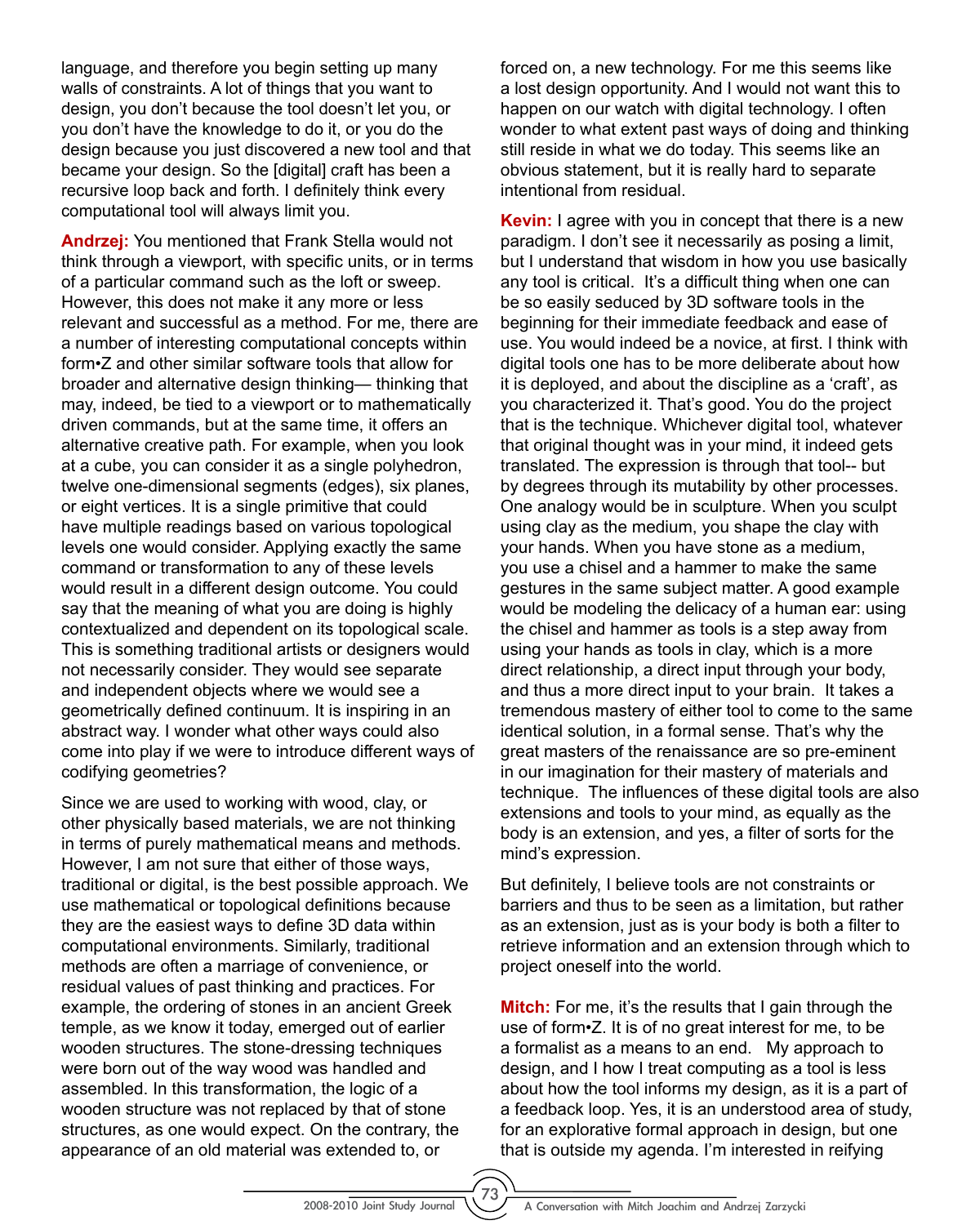

*Kitchen proposal, Kevin A. Cespedes.*

my ideas. I'm interested in taking an idea from an abstract place in my mind into something that's drawn, measured, and somewhat tangible.

**Andrzej:** It is the opposite for me, in terms of how I teach digital design. I like the tools to inform projects and to provide the unexpected results. It is a game. I want to be surprised and pushed in a good way. Even if we acknowledge the role of digital tools in the creative process, it does not mean that one has to lose control or authorship of design. You can re-assign intent to these discoveries in a meaningful way with the same intellectual rigor, in conjunction with a sound design evaluation. This becomes a welcome departure from creative avenues that otherwise would have been unseen when working with traditional techniques of known quantities and variables. Certainly, I believe it is the designer who controls decision making, not the computer-- at least it does not *yet*. The educator's responsibility is to make students aware of limitations and impediments that exist within the digital media, and remind them that one can fall under the seduction of the digital tool. At the same time, students should be fully open to the unexpected. This is where design education, or reasoning, in the classic sense gets re-contextualized and re-affirmed. No design moves should be arbitrary.

**Mitch:** George Stiny, head of the Computation Dept. at MIT, he'll make this argument that when you use a pencil you are actually seeing. What he means by seeing is that there are not only infinite possibilities, but infinite ways to express, through the use of just a pencil or clay, for that matter… one may make the argument as also with the example of a chisel. When you start using software, it's enormously different. Different

than a chisel and a pencil, because you're not seeing, you're actually just performing recursion. Acts that have already been given to you, preset. Very complex acts—no not complex actually, they're complicated acts. And what I mean by complicated versus complex, complicated is actually solvable-- complicated may be exhaustive and long and difficult to do it-- but it is definitely solvable. Complexity is not solvable. Music is complexity. No matter how many times you pick up a guitar, there is no such thing as 'solving' it with a guitar. In all of the software that we have seen to date, they are all solvable work environments. It is complicated; you actually solve things and there are very clear limits. Whether it's by force of the memory, by force of the program, or by force of the units, it is actually a solvable condition. It is not as infinite as you would think. It is still vast, so vast that it may be at the point where-- what's the difference? But the difference is enormous. When you pick up a chisel and a hammer, you're not thinking in units, you're thinking in the relationship of the chisel to the hammer, so you're not in a viewport, you're not using a spline, you're not using a set of code and you're not limited by memory; all of those things that happen in software. So we have a kind of a profound understanding of the limitations of all forms of computational modeling.

There are many tools in form•Z that are fabulous to use when you want design, let's say, this coffee cup- great. When I teach students how to do that, I tell them there are a hundred ways to do it. And there is that famous analogy in topology, where a coffee cup is the mathematical equivalent of a doughnut. It's the same exact thing, you just replace the holes, and the hole geometry. But from a topological standpoint they are the same thing. So there is a million ways to skin that cat. When I use form•Z, I can think of a million ways that I can do it. It's usually what the ultimate purpose of the model in the end that will dictate which method I use. Whether I'm going to manufacture it, or render it, is the usual choice for me.

#### **on form•Z...**

**Mitch:** You brought up clay-- what comes to mind as one of my favorite form•Z tools is Metaballs, Metaspheres.

#### **Kevin:** Metaformz.

Mitchell: Yes, everyone has similar names for the same tool concept.

**Kevin:** Yes Metaformz, because of the fact that any object primitive can be turned into a meta-primitive, and not just spheres, hence the name.

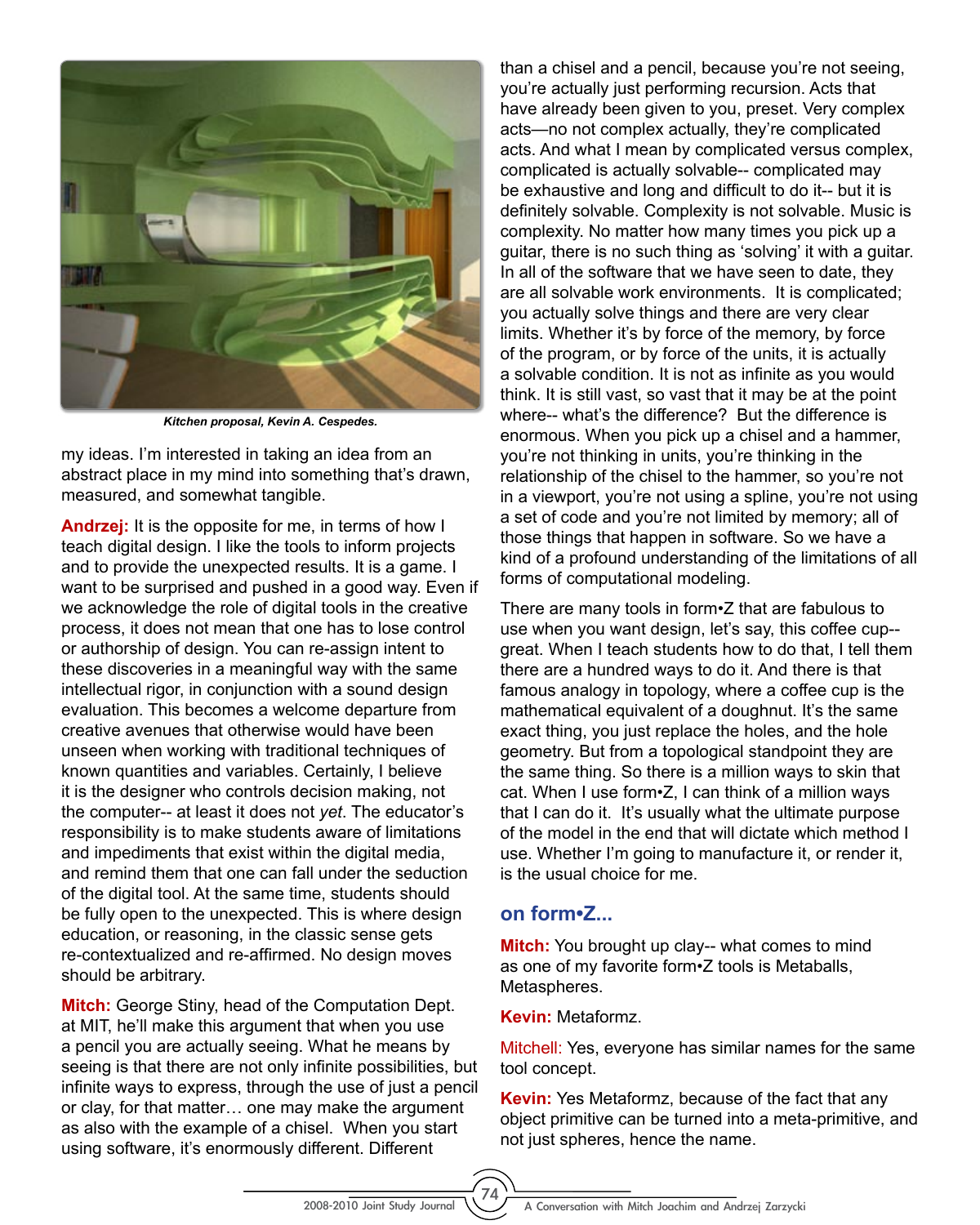**Mitch:** That's true--a great, great tool, an infinite tool. I love it.

I'm not always playing with the tool though, but with memory requirements that create problems with the tool. So even if I get the biggest fattest machine, it's never enough memory to deal with the kind of...let's just say, my mind can go a lot further than my machine and that tool and my mind can work together a lot further, but we can't get there because of the limit of the machine, and what it can do for me. It is probably one of my favorite tools of all in form•Z. It's just phenomenal--It's just very hard for me to think like that, in the real world.

In the real world I can't subtract gravitational elements from another element next to it and create these adjacencies. I love it. You can then preset the expressions, you can get into the details of these things, but at the end of the day though, they are cartoonish at some level. Another great thing about form•Z is that it is a solid modeler, that every floating point operation is calculable. You can find that every inch of space is measurable on something even like Metaformz. It's there, you can pick it up, and you can build it, which I do like about that. All the other software just extrapolate or they interpolate, and that's not the same as working with the hard numbers. So at some level, it is still like the polygon, especially when computers become more and more capable with memory.

**Kevin:** I find that pretty interesting; and refreshing. You're the first person I've ever heard say that.

**Mitch:** Well, Dennis Sheldon, the head of Gehry Technologies, is also pretty much into the polygons and also Chris Lubkin, the head of Ove Arup who does all

the computation. Chris Lubkin is huge. He also prefers the polygon at some level because you can… from that point in space, it becomes building elements with numbers, and it's very real.

**Kevin:** I tend to agree with you, that in form•Z, I see the consistency in the program when it comes to solid modeling as its core strength. That is how the software started, although new modeling entities were added over time, such as NURBS, patch modeling, an animation component, etc… I think the most intelligent aspect is its ability to port all different types of entities, rational and non-rational types, and to still be able to share the same modeling environment. And if needed, these disparate entities can be distilled to a common denominator of the polygon entity. For instance, other programs dedicated to one kind of model type are rather poor at trying to emulate a form that is more suitable to another type of environment. An example would be an excellent surface modeler specializing in NURBS. Draw a cube, and it translates it not as a single solid, but rather as multiple entities or groups of entities and only described as six NURBS surfaces or twelve splines, or some other variation-- all are very cumbersome expressions for simple manipulations. Those are modeling environments specialized for one kind of model or topology type.

But with form•Z you can have NURBS that can be a surface, a solid, or both. New hybrid entities have been invented and coded with commonalities, which can now interact in the same environment with each other. You can Boolean disparate entities that otherwise couldn't even exist in the same model space in many other program. For me, this is second only to the interface, as my most favorite feature of the program.



*Jewish Community Center proposal, Flemington NJ, Kevin A. Cespedes fromerly oceanD, in cooporation with George Liaropoulos-Legendre..*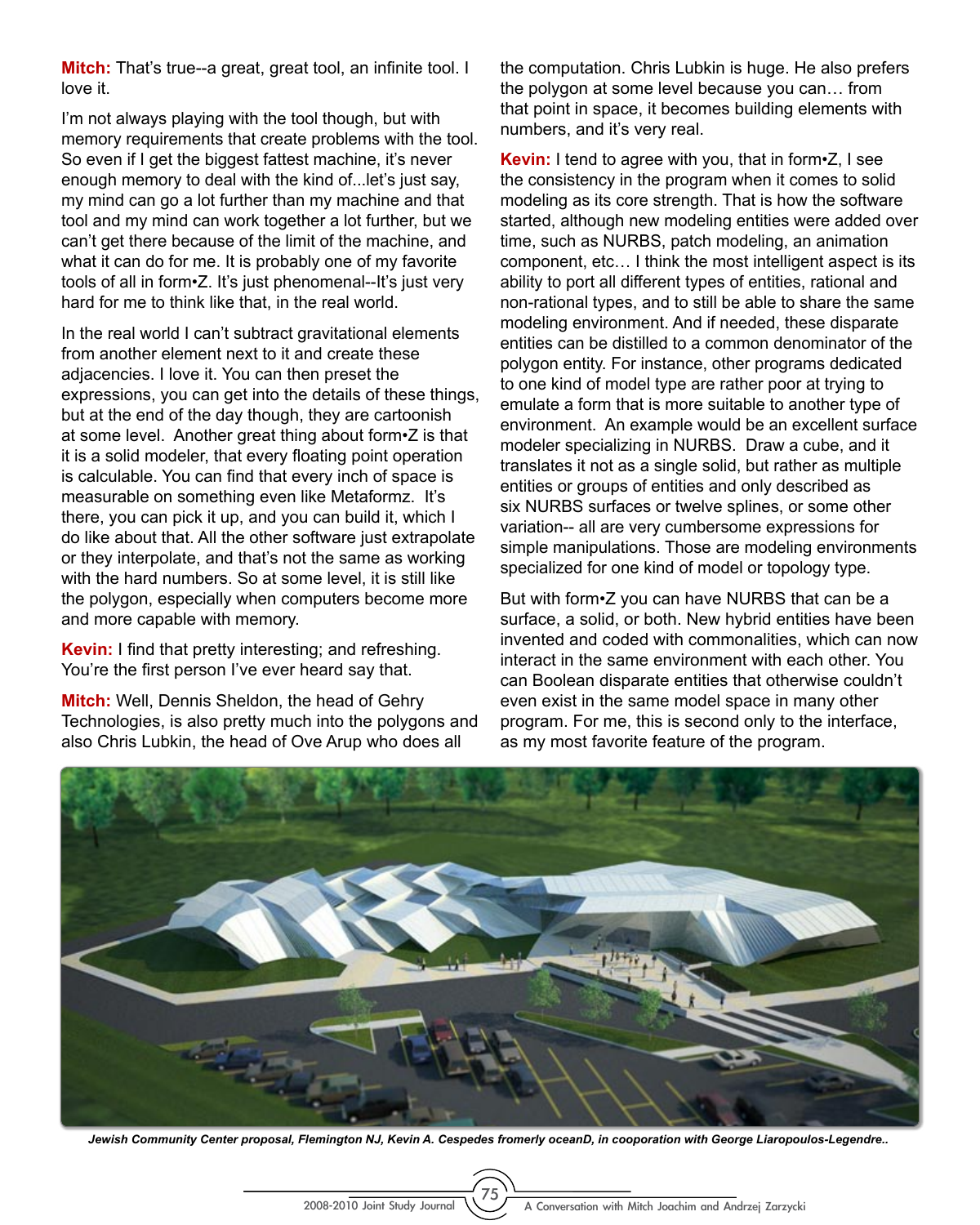**Mitch:** Do you use the new version? Without the Greys?

**Kevin:** Oh, what, you mean with the new interface Icon Styles?

**Mitch:** Yes, as opposed to the old Greys.

**Kevin:** [laughing] Oh yeah, that's funny, I've known "the Greys" for all my years, but I do teach the color icon styles as it is an improvement. Personally, I'm "old school" and prefer the grey icons.

**Mitch:** It's beautiful, the Greys. And I appreciate that they still keep them in the program.

**Kevin:** We've already started the conversation by talking about specific tools, your favorite being Metaformz. I would have to say a tool I find interesting is the Macro Transformation tool.

**Mitch:** Yep, I love Macro Transformations.

**Kevin:** It is an open-ended, algorithmic tool, as you can assign any object to be transformed--very much along the same lines as the Metaformz, as an obvious contrast to say, the stair tool which is a parametric tool of high specificity to one concept. My favorite, and the most applicable use I find for the Macro T tool, is for urban and landscape design, speaking as an architect. It has limitations for sure, but it's a solid concept in my view, and I often incorporate forms using this tool in proposals. At the AA [Architectural Association in London] and the Design Research Laboratory in the early years, we didn't have the technical facilities such as at MIT's media lab or those in Columbus, but we did learn a few things about technique-based approaches to emerging technology for use in design. With the Winy Mass workshops [digital computing workshop as part of the AA Masters program], we used the power of software spreadsheets in the creation of what he liked to call 'Datascapes'; an ability to formulate spatial properties and scale information in a graphical form as a figure to be mutable using defined parameters. We tried to seek out any program that had algorithmic features, to co-opt for design and meaning-making. Macro transformations can be applied, giving an operational meaning and scale to an otherwise open, unitless tool.

**Mitch:** Yep, I have been using them since the moment they came out. I find very few real uses for them, but if I really want to put the 'funk' in functionalism and just spew out something out wicked cool, I always turn there. I'm constantly trying to find something in that for an outcome, especially for urban planning and urban design, because it's almost built to figure out some of these patterns with small variations. I look at it as the precursor of 'Power Copy' in CATIA.



*SOFT Blimp Bumper Bus, Terreform ONE.*

**Mitch:** The analogy again is that we are Samurai, and this is that art of war, so design therefore is war, and you should be able to use any weapon. So I can't subscribe to any weapon (tool) in particular in form•Z, even form•Z as a weapon in itself. If you need the Katana, it's great for a beheading; if you are on a horse, you might want a spear, not a sword.

**Kevin:** What I try to teach is the application of meaning-making to a certain parameter within a tool, or use of the tool itself, for a purpose as a design variable.

**Mitch:** Post use of the tool?

**Kevin:** Yes, a post use of the tool can be a good characterization… Do you teach this or any sort of equivalent?

**Mitch:** It's not a bad direction, although I'm definitely wary that the artist or the designer uses the medium and the craft as their final work. This is akin to: I'm Leonardo da Vinci, and I just developed a new kind of paint, and all I do is show you how this paint is applied and that becomes the project. Not a picture of the last supper. That's your idea and that's your symbology, that's kind of the whole idiom of your work. No: I just show you how I make this fancy new paint. Or how I produce this type of bronze sculpture, or how I produced this brand new kind of modeling tool and it makes X. More recently we've been doing that with biological architecture where we print cells of meat into shapes and we print those shapes into what we call an in-vitro meat house, but we don't use that actual craft of taking regenerative medicine in a laboratory to make

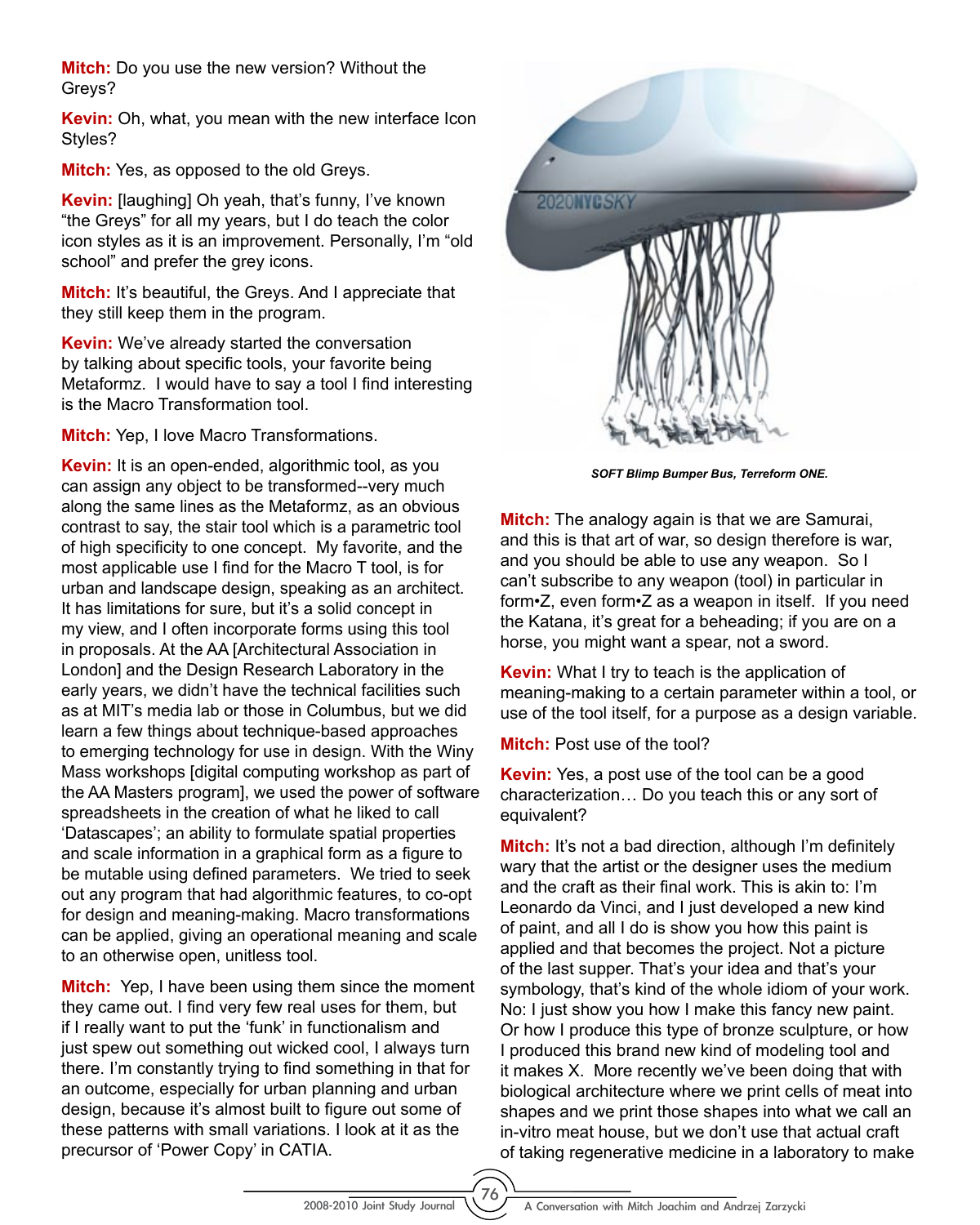cells into shapes as our design. It's not that we master our toolset (in this case it's a biological toolset), in order to produce things that we want. To produce the mind's eye. To produce what we see, not to exploit the tool in and of itself as the object or the essence of the project. And, of course: the happy accident. Yes, that's Duchampian, to take pleasure in the accident. I used the tools the wrong way and I made a discovery. That's explorative. That's excellent. Hopefully that discovery has a kind of internal reworking.

**Kevin:** Yes! It must.

**Mitch:** But a lot of cases, especially first time users, and even anyone who hasn't been using modeling for more than five years, they actually do this, software does it for them and they don't go beyond because they can't go beyond.

**Kevin:** About your illustrations: for me it just happens to be the thing I see when looking at your images-- of this quality, an illustrative look that I admire-- and I try to come to terms with my own aesthetic. I understand the explanation of the Lightworks engine being ported to the software, somewhat off the shelf, but for me it's the best adapted situation for this design software. I get mixed reviews from designers about that. Some really love it, and some really don't. I think it gets me where I want to go. It keeps the realness at bay, a postponement of reality, yet simultaneously looks super detailed or clean in an illustrative way; I guess I can characterize it as an "illustrative real". Ultimately,



*Jetpack, Terreform ONE.*

I make that representational choice depending on to whom an image will be presented, and for what purpose, I suppose…

**Mitch:** When you talk about the illustrative quality of form•Z, what I like about it is this kind of a retro effect. DJs sample from the past into the future and have it be cool again. form  $Z$  and modeling from a certain generation have this same kind of feel. They have a show right now in LA from at the Ace Gallery on Neil Denari's work. Neil's work certainly predates the computer age. His drawings come from aerospace and sci-fi. Contemporaries of his like Syd Mead, H.R. Giger, and let's not forget Archigram, they were all building up an aesthetic. It's the same thing in digital media; one has to find an aesthetic. Not only are you a Samurai with your own thoughts about design and the art of design-- so too with concerns of aesthetics-- you find your own sword, and it is, again, how you use that sword that defines the kind of warrior you want to be...

**Andrzej:** A movement away from geometries, meshes, et cetera, and going to some—let's call them *smart geometries*—geometries connected to properties of materials, scale, and thus capable of participating in environmental simulations. A bloated term, sure, but it is hard to find a better name for it. There's "BIM database" at one end of the spectrum, a dry one, and then there are kinds that involve dynamic processes to derive geometries. It could also be used for form emergence and to provide validation criteria for design. Other programs have these extensions, but form•Z has one in particular, "metaformz," a simpler set of parameters than particle emitter simulation. Metaformz behave like mercury. The resultant geometry looks for the minimal surface tension, so to some extent it exemplifies the material properties of an object. I think this is a very enticing direction for incorporating physically-based behavior into design. I tell my students that if you want to do a design simulation, you should try to play a Jenga blocks game, or even a Wii game. It can be a physical game, Wii, or just a simulation within a 3D software package. When you pull the head block out of the Jenga stack, you get an immediate response, an instantaneous reaction to the set of parameters. It can be gravity, or it can be another force. It is important to try to get this level of response into digital design practice, both for structural and non-structural simulations. I like to think of it as a design dialogue with a console. However, this is not an ultimate goal for digital practice. It is great to mimic reality, but even better is to dictate actions or parameters outside the physical world: propositions that transcend what we know. The next frontier in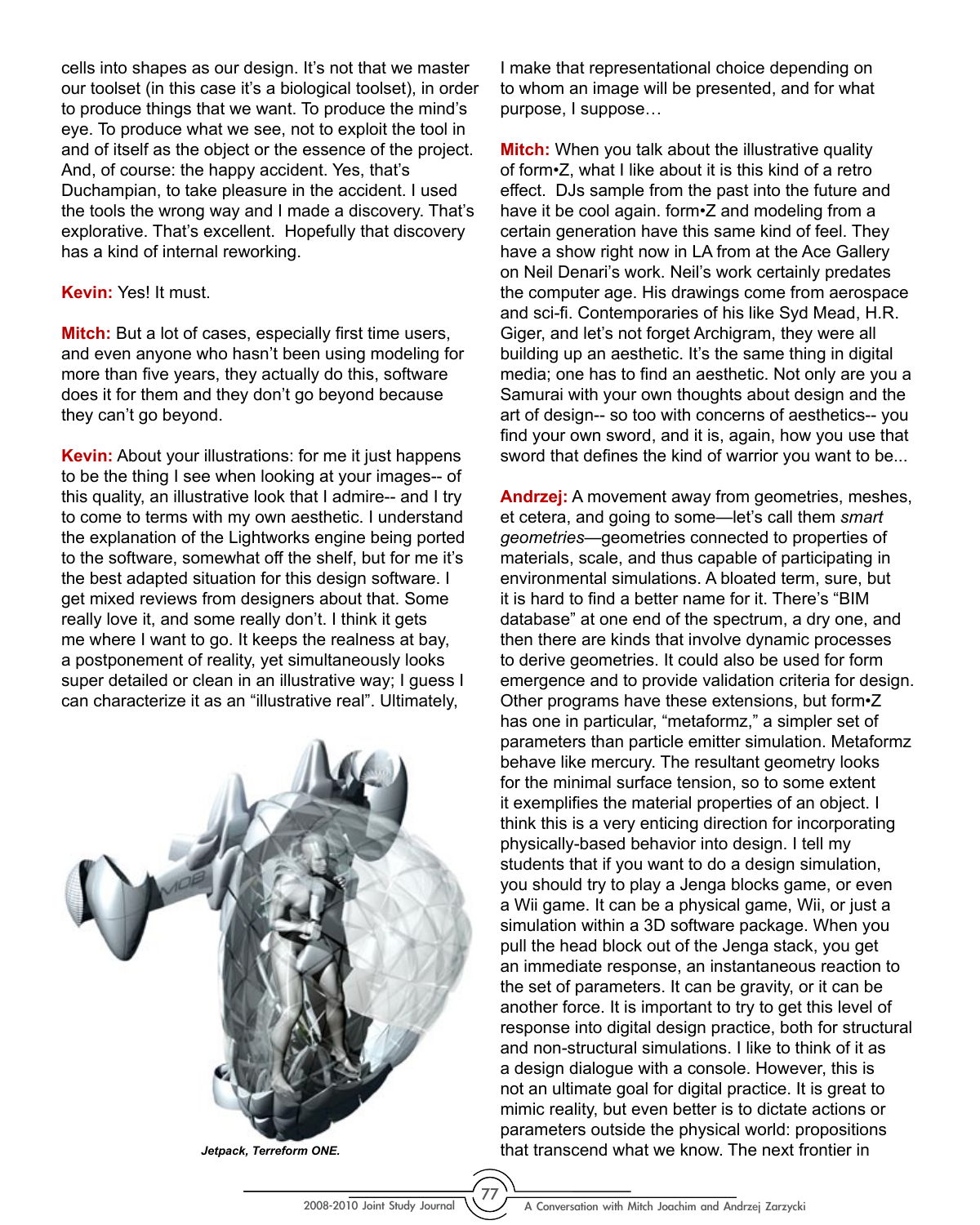experimentation is how these virtual constructs would behave with materials that do not exist, but that could be defined within a computational framework. One would define desired properties first, and then see what material would ideally result.

**Mitch:** Unobtanium…

**Andrzej:** [laughing] yes, precisely.

**Mitch:** We used to say that at MIT all the time…

#### **In memory of Bill Mitchell**

**Andrzej:** On the subject of MIT: Bill Mitchell…

**Mitch:** Yes, it's horrible… A terrible tragedy… He brought CAD to architecture. He's a hero. It would be nice to imagine a memorial for Bill. Maybe it's a… some kind of glazing system in the lab or a pathway named after him, or a garden or a seat area, some kind of a permanent thing connected to a digital thing where there's an archive of everyone that has been one of Bill's people, for a very long time…

**Andrzej:** I think that's a very nice idea… Something virtually permanent and perpetuating…

**Mitch:** And yet, and this is interesting, people still long for the physical; there must be a geographical location, an object or space, a garden where you can go and can commune with the memory of what it was like to be a part of Bill's story. The digital experience doesn't provide that exactly. You probably have to do both.

# **A second liberation moment**

**Andrzej:** It is really hard to be critical of ourselves and to surpass limitations we set for ourselves. Obviously, we don't have the necessary temporal perspective and emotional detachment to remain unbiased. When we discuss the present state of thinking, in this case computational design, we only can see a fragmented view. Personally, I like to think through analogies or parallels to get outside this frame of reference. When I watch movies from the thirties or twenties, especially silent films, they seem overly staged and theatrical. Everything is static and formalized, starting with dialogues and ending with scenery. Scenes often take place inside buildings as on Broadway shows. These movies, and this is a personal observation, don't feel much different in the way actors spoke and acted from traditional theater productions of the day. The medium has changed, but without adaptation of a content or a

story into a new format. On the other hand, when you watch David Lynch, or current art house movies of today, they are completely unthinkable within the movie thinking of the thirties. The narratives, discontinuities, etc.… The cinematic medium needed time to develop and to establish its own identity. So this analogy goes back to your point that students continue to permute projects with Voronoi patterns or other similar out-ofthe-box tools. Perhaps this is a necessary part of the process, where we need to get oversaturated within a medium to be able to use it critically and innovatively. Many designers, even very sophisticated ones, try to react to what they see around them, not to the inherent nature of a tool or a creative framework these tools provide. They go through the motions of computational creativity, rather than playing it like good music and following where it leads with a good dose of improvisation.

Much of the contemporary criticism of computational design misses the fact that this is a young medium, really still in its infancy, with much more to come. It is like criticizing films of the thirties for being too much like, or not enough like, their stage counterparts. Over time, the film medium proved to be a distinct art and communication form, with its own identity. Only when time allowed for disassociation with the past models did new modes of filmmaking stop referencing traditional theater and develop original narratives. In this sense, perhaps, computation will have its second liberation moment.

**Mitch:** And we will see that soon enough; that's a great analogy, and I would make an analogy to Hip-Hop: it was born in the eighties, it evolved into a generic house hip hop, and now every time we hear it, it sounds the same. So we are waiting for that second renaissance in Hip-Hop, where it's a whole new shift.



*Rover from the Lunar Vehicles series, Kevin A. Cespedes.*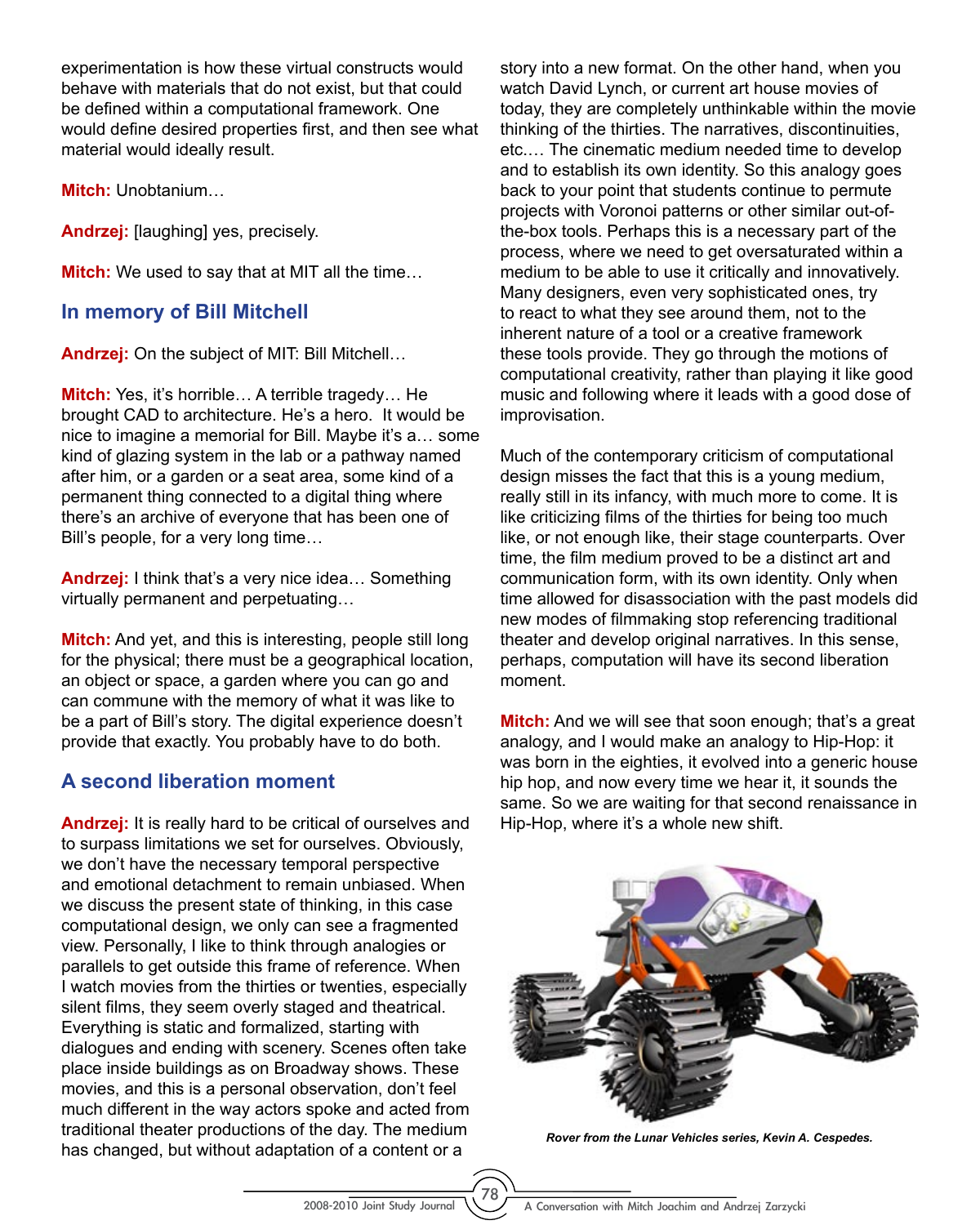**Kevin:** Yes, also being mindful that a renaissance has happened already in cinematography because of the first age of digital media. The camera began with a fixed viewpoint, and then it evolved to the dolly, then to the steady cam, and now it can completely and seamlessly merge in and out, independent of the subject, due to the capabilities of digital processing and virtual camera movements.

## **The Future...**

**Mitch:** Computation should have that. In fact, we could probably talk about what the future of computation might be.

**Andrzej:** I agree that this is a critical question. How do you motivate designers, students and professionals, to go beyond pushing a particle button (let's just say Maya, overtly), and looking for coolness, or simply trying to repeat some effect seen in a design magazine? I guess less desire and more intent.

**Mitch:** Yeah, we covered that with Renzo Piano, saying that computers take below average/ poor designers and make them average to above average. It's only the ones who had talent and truly creative instincts in the first place, that when you start to give them this kind of craft, they will supersede, they will do things above and beyond, and they will make explorative discoveries that truly transcend the medium.

**Andrzej:** This does speak to the need to go beyond the seductive part of digital tools: instant gratification with deferred judgment. This also touches on the veil of seduction, almost addiction to these tools. This is not a criticism, just a reflection on some of the practices. The immersive and evocative quality of digital tools is critical, but it can make a designer intellectually and artistically lazy through the overemphasis on in-the-moment thinking/ existing. I wonder when we will have enough of this newness to see it and to explore it for what it truly is.

**Mitch:** Right. We are going to be done with the newness real soon, if guys like us aren't already done with newness. Do you know Axel Killian?

#### **Andrzej:** Yes.

**Mitch:** Yeah, he's definitely done with newness. At Princeton he's still teaching these kids, trying to look for the next thing. But our minds, our minds are not done with newness. We are actually the same as we were in the Renaissance, but with different exposure units. We still have infinity...we are nowhere near finished.

**Kevin:** Our problem is that our lives have been mediated by the image, so that breaking or evolving out of this pattern of simulacra is daunting.

**Mitch:** There is a program called Google SketchUp. Overlooking the software's obvious technical limitations as a modeler, lacking both depth and quality, it has a few advantages over other software that include: (1) It's free; (2) it's easy to learn, and most notably (3) it has a library of *everything* as three dimensional models. The search for form using libraries is of particular interest.

Other companies are getting involved; certainly BIM has prompted major companies (Permasteelisa, or Lutron) to start making all their lighting solutions in a BIM format and then you give them to people. But that's not everything; I'm talking about *everything*, right? I want to search *everything* in the 3D realm of everything. If I am a designer, and I want to design a chair, I don't need to design the casters for my chair because there are seven million of them already as 3D models out there. It is actually more about the search, a finder, to pull in the right caster quickly, and then design the rest of my chair above it. Or an armrest, or an airplane wing, or, if you look at just a host of electronic components, 3D versions of making in the next cell phone; I don't need to redesign entire circuit boards, transistors, I actually can find those components already, insert them, and, it would be pathetic if all I do is redesign the housing. I am going to be seeking other things that are already out there. 3D in the future is actually going to be a culture of finding the existing objects if they already exist. Then they are not defined strictly as virtual objects. So now you actually assemble it in 3D and it's done.

**Andrzej:** You bring up an interesting point. I am not saying BIM is there yet, and it may not be ultimately called BIM. However, BIM, or another database with smart geometry ideas, will be there. If you look at General Motors (GM), it takes them a couple of billion dollars to produce a new model of a car. On the other hand, there are private car manufacturers who will custom design and build a car for you based on parts that are already available on the market, for 200,000 or even 100,000 dollars. The car is pretty expensive if you compare it to the mass-produced models, but there is almost zero development cost because they use components that can be easily customized and ordered from China for a small premium. The parts can be solved for compatibility and required performance specs. This is already happening.

Based on what you are suggesting, once there is a relationship established between a virtual and physical model, one could use virtual model assemblies to check for compatibility as well as to test and simulate performance of physical models or products. Consequently, one could order his or her LEGO car and assemble it oneself with virtual road testing and

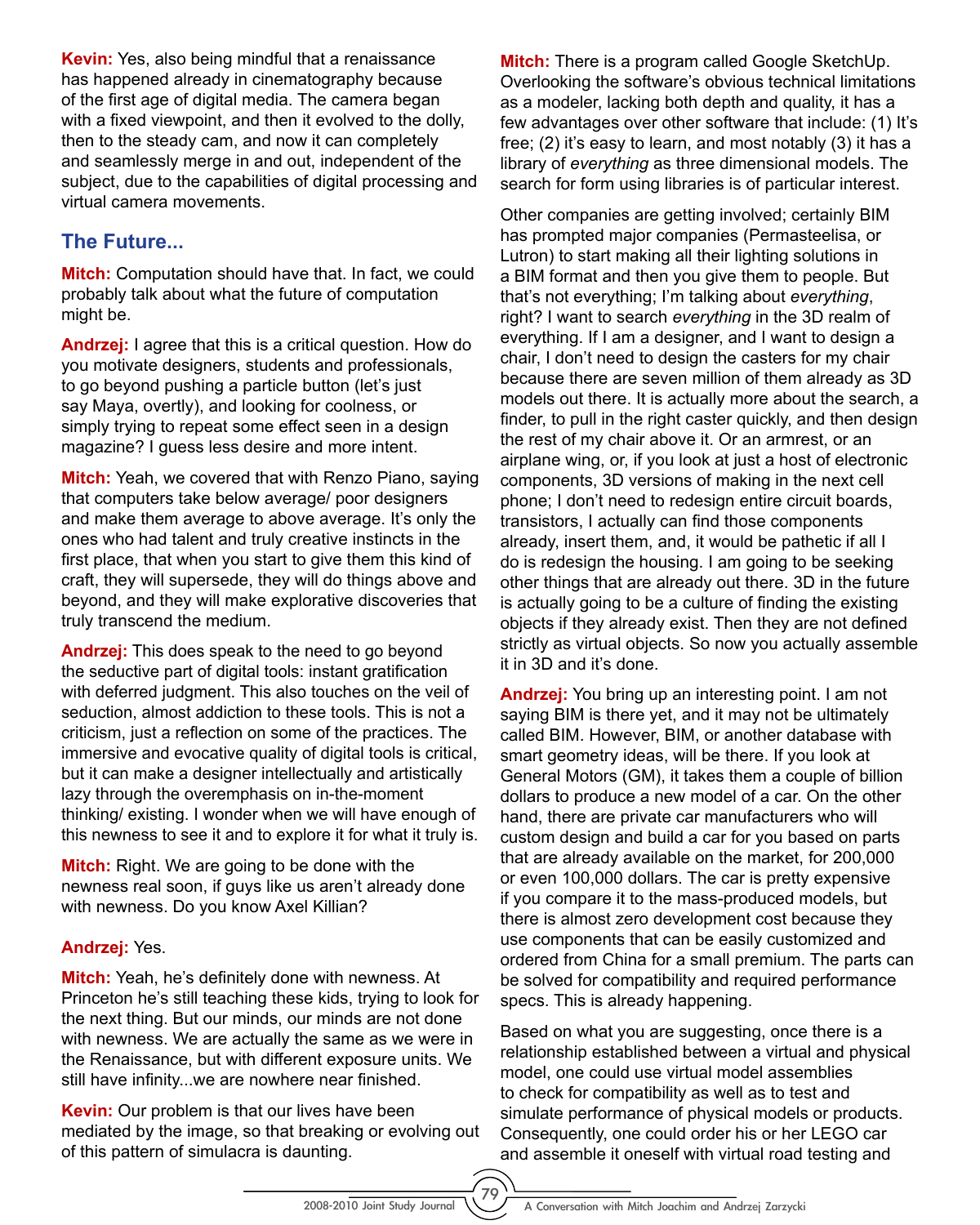

*LAR coupe from the Lunar Vehicles series Kevin A. Cespedes.*

safety check, or perhaps send it to another person who knows how to physically put it together.

Continuing the same thought: If one could trace all the physical and digital libraries and understand how these libraries correspond with each other, assuming that this future SketchUp also understands physical behaviors properly, one could custom design and produce one's own car—not merely the body design, but the entire car with all the components and interoperabilities. This is not that different than designing your own kitchen in IKEA or Home Depot.

**Mitch:** The general theory already exists. Just because you model it, it doesn't mean it's fake, if all the parts are real and you just need to assemble it; it's already there. Mostly these modeling programs today are just propositions for remaking things that are already made, in a culture that's slowly building a library of Borges, right?--The infinite library where all this stuff is already found. Or like this building, a big tool shed of old robotic parts, biological parts, architectural components, ready to be assembled and built. Big companies like Pella Windows are already game to this. No architect sits there and actually designs, well unless your job is to design a very special skylight and you're I.M. Pei (which is possible), mostly you just take the default. Now defaults are everything. Walls, floors, you name it, the space itself, so the more we'll understand these

products and materials, the less time we will have to do these custom model things, the assembler systems will come to the fore, and then there will be a new realm of design that will be very exciting but it will actually be just like it used to be in the real world. Now you're stuck with infinity all over again… now you can take any parts…

**Andrzej:** See, but this position still requires something that combines functionalities of BIM and SketchUp in a single, unified platform. You certainly want to have a "SketchUp" or "bonzai3d" feel for simplicity, accessibility, and transparency in a design tool, but you also need BIM to be able to handle embedded information, including budgets, performance data, and generative design feedbacks. So I still maintain that it is not all about geometry, but rather about properties that can incorporate and permute other data.

**Mitch:** I totally agree. Let's say we're an architecture firm: The Three Brothers. Client says he or she has a brownstone; "I need a heater in my basement, a boiler." First we get to argue who gets to do that crappy job, but we need the money, so now we're going to use a new 3D modeling system in our future, which is totally BIM-based. Actually you just ask a drill down menu, the square footage of the basement, the amount of heat needed, and you open up probably a menu port for just heating systems, and then you input the height of the basement, the concrete padding, the existing stuff, and boom! It starts asking you some basics, "Do you want water based? Do you want steam?" And then suddenly now, it's totally about product selection. Now you're in a product by carriers, specific systems with all the BIM specifications, and then now all you do is just fit out cost, performance, and all the other particulars-- you're not even drawing-- and you're done.

**Andrzej:** It is an interesting observation. I just went through an analogous procedure in other circumstances. Last winter my furnace broke, and a technician's recommendation was to replace the entire piece of equipment. Naturally, I wanted to have it fixed in as short a time as possible. I called my plumber, a person I did a couple of projects with for my clients, and I told him all the specs of my furnace: the height, the ductwork size with all the connection arrangements, and the BTUs. I mentioned that a replacement could be more expensive, within a couple of hundred dollars, as long as it came with exactly the same specifications as the old furnace, so that he (the plumber) could just slide a new furnace into the old location without much additional miscellaneous work. My plumber had to make a number of calls, more than usual, and had to go to another supply store to pick up the furnace, but at the end everything was done within three or four hours, and with a very reasonable price. At this point,

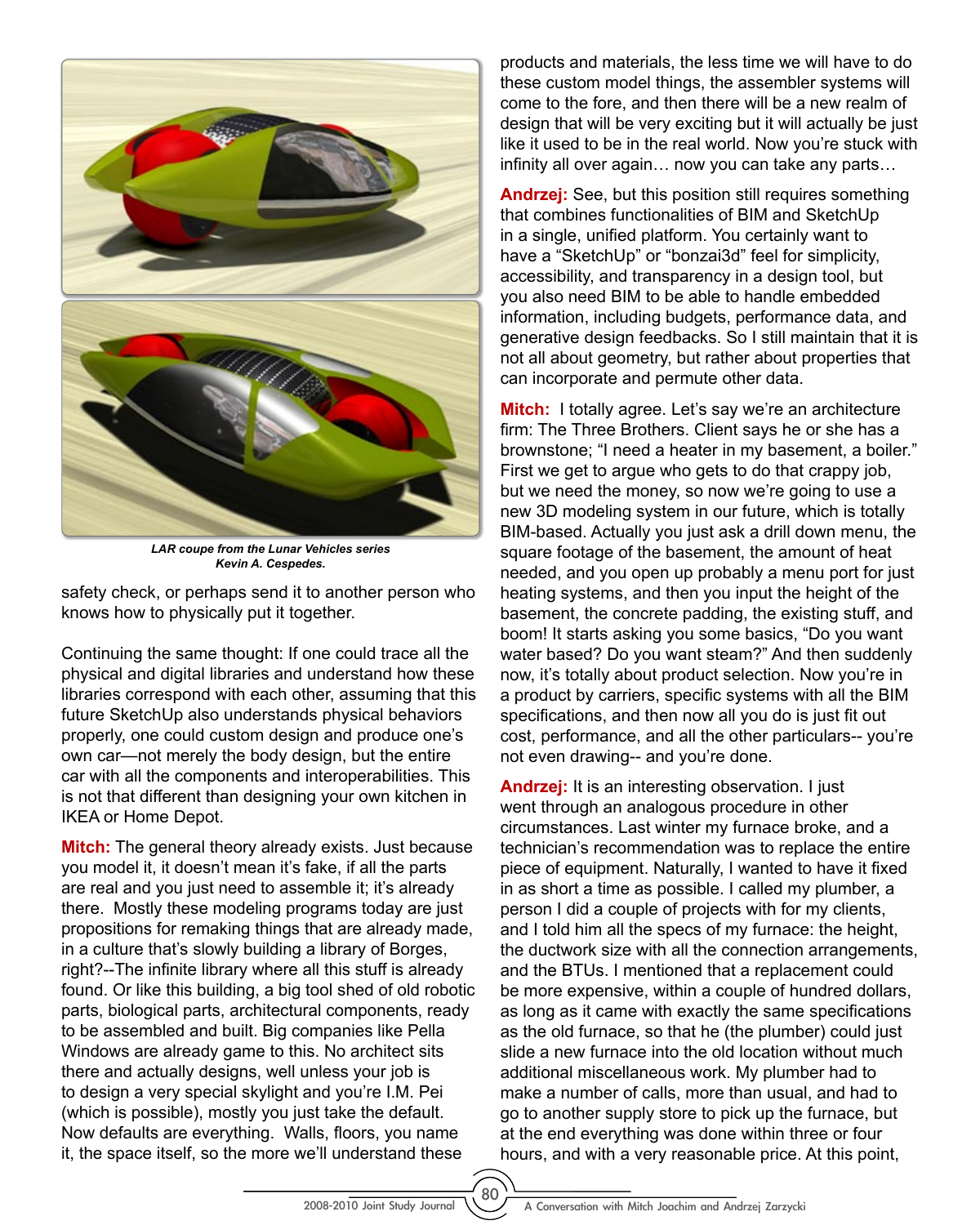all the job parameters were optimized for the minimum amount of on-site work, considering what was available on the market. The same procedure can be easily applied to digitally-assisted design, manufacturing, and assembly. Suddenly everything will be done in a shorter time, and not only for architects but for service repairs, facilities management, etc. The key here is to be able to connect the dots, availability with needs, ideas with capabilities. Computation could help us to get it done. More capable future-BIM systems could coordinate among design, market conditions, and local practices to deliver effective and efficient buildings. This is not necessarily a new approach. Many precast or stone veneer buildings are commonly designed with the eight-inch module so that they could easily be adapted into brick masonry structures, in case budget would not allow for a more expensive facade. However, in this case, the idea of a module is much more abstract virtual and adaptable to market forces and other design circumstances.

**Mitch:** For anything. Companies would do it for electronics because there is the greatest amount of money in it. The cell phones are all the same, actually there is a limited industrial ecology of materials that go into them. You throw them out mostly, not because they are obsolete, rather it's a perceived obsolescence. "My razor is no longer cool, it still works just fine, or I can get a whole new battery, but I'll just buy a whole new thing." They help you see things you would normally never see… If you were doing a lighting system, as an architect, and you decide that at this point you're specifying the lights. Then Lutron tells you with its BIM information, guess what? You've got the physical geometries working, the physical look working, the performance working, but oh, these are these things called ballasts; you need to put them someplace, and your circuit boards, and these are your switching mechanisms, and these are your actual switches. And all those things you haven't thought about, suddenly they get imported with that model, so now you're becoming more in depth with how you approach your model, all because the company has set itself up to give you all the possible data so that when you really specify their particular lights, you get the whole soup-- soup to nuts. Then in the end, what the hell are we 'designing'? There will probably be this field, I can imagine computation having an 'age of recovery', meaning you just recover or assemble systems, like information retrieval guys, like in the film 'Brazil'; we just become these 'retrievalists', but very sharp because we have the capacity to put massive puzzles together.

I think it's an important milestone date in computation that every industrial design object before 1995, it's safe to say, wasn't done with CAD of any sort. There will be a huge market for what I call 'scanners': people who go out with 3D hand laser scanners and take, a Louis the XIV armoire, and scan half of it (the only part you need to reconstitute the whole design).

They will do it for a number of reasons: some antique dealer is selling it for 10,000 dollars, but only has a picture on eBay. That's a lot different than having the 3D model, so designers can see it in spaces, but also someone in China wants to make replicas of the thing. They only need half of it because it's symmetrical. If you want to start scanning everything, now more of these things become accessible to the search engine database, and now there is nothing left that's out of the loop. We've got antiques, we've got modern objects, and so then inputting the BIM information will be part of it. What is the BIM information for a Louis the XIV armoire? There are a lot of things; actually a lot have been lost, how they made this thing out of wood, did the beautiful inlays, so it's kind of this retroactive BIMing that will be fantastic.

**Andrzej:** It is interesting because design was integral to the ways a product was implemented: the certain types of cuts, the chisels or tool marks. Now, when you use a CNC machine to try to mimic the traditional tools with their outcomes, does that make sense? Or should you rather pursue another kind of Louis XIV, as the designers would do today based on today's state of knowledge and sensitivities?

**Kevin:** [laughing] I have in my mind a vision of milling grooves as an artifact from the manufacturing of them.

### **The fantastic and the constructible**

**Kevin:** What do you think when you hear the terms 'the fantastic and the constructible'?

**Mitch:** Well, you're preaching to the choir. The first thing that comes to mind is something Moshe Safdie taught me. Actually he still uses form•Z (in his office), and that's pretty good. His term and my term would be that in architecture there are really two big positions, and they are the heroic feat of architecture, and inherent buildability. Inherent buildability means that you fall within the ways and means and scales of economy associated with making a building real. These are known measurements or quantities, such as the size of windows, the scale of the machines, the use of elevators and all of the component mechanical parts,